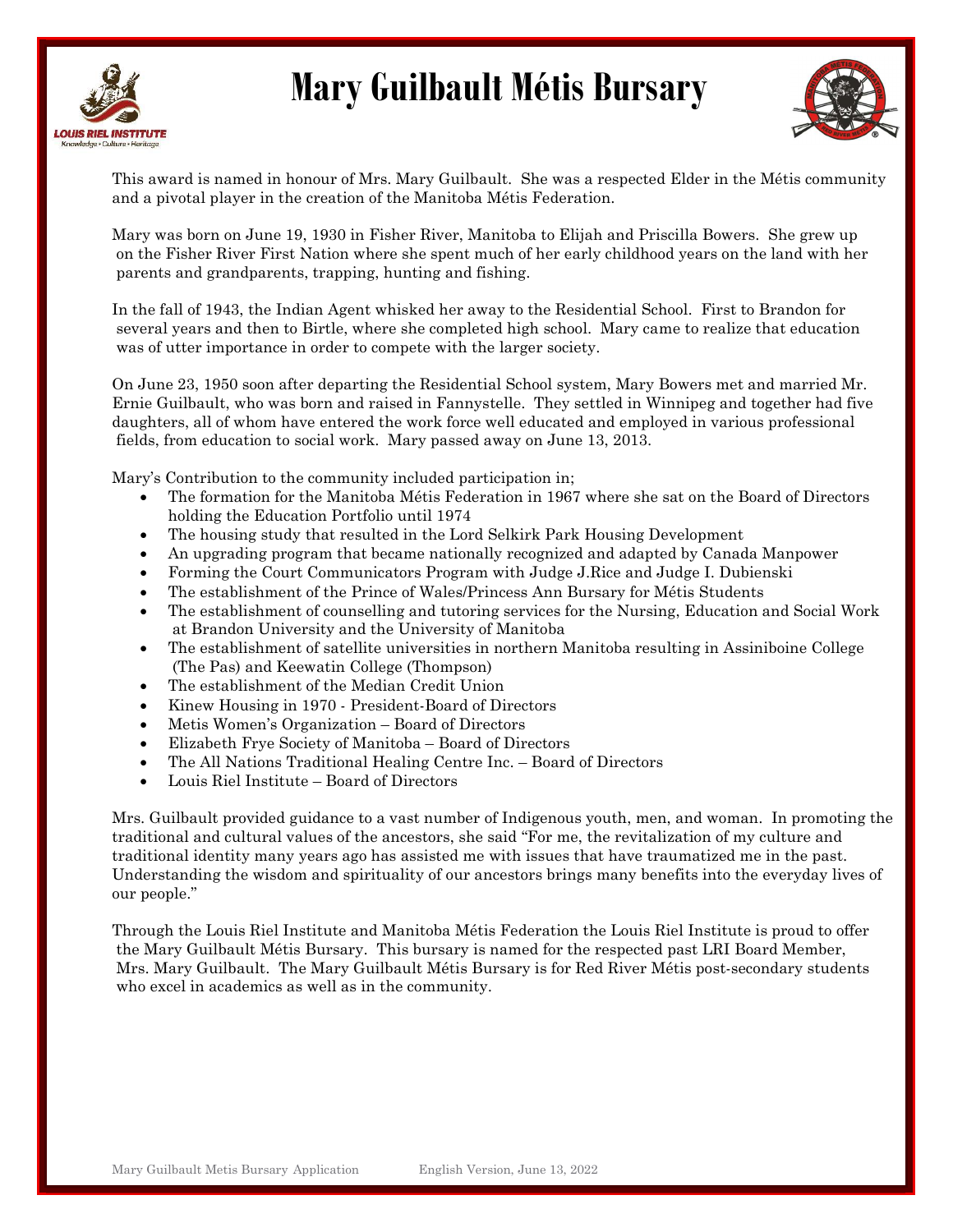



#### Application Criteria:

- Registered Manitoba Métis Federation Métis Citizen
- Post-Secondary students who excel in academics
- Post-Secondary students who excel in the community
- Post-Secondary students who show financial need
- Post-Secondary students who have been residents of Manitoba for the last 12 months prior to this application

#### Application Process:

#### Deadline: October 1

Complete the Mary Guilbault Bursary Application form and return it to LRI by the due date. Submit your application via;

| Mail                                                                 | Email                    | Fax          |
|----------------------------------------------------------------------|--------------------------|--------------|
| Louis Riel Institute<br>103-150 Henry Avenue<br>Winnipeg, MB R3B 0J7 | lribursaries@lrilearn.ca | 204-984-9484 |

#### Application Requirements and Checklist:

| Completed application – make sure every section is filled out. Mark " $N/A$ " where it does |  |  |
|---------------------------------------------------------------------------------------------|--|--|
| not apply to you instead of leaving it blank                                                |  |  |

 Transcript or statement for marks from the most recent year - this can be an official statement or a print out from your secondary institution

Two letters of recommendation;

One from a member of the Métis community;

This needs to be someone who is Métis and can talk about you as a Métis student to describe what you are doing to strengthen our Métis Nation

One from academic community (or employment if out of school for more than one year);

 This needs to be someone who is involved with you academically (i.e. teacher, advisor, etc.) that can describe what kind of student you are, how you approach your school, work demands, etc.

#### Essay (500 words)

- o What program are you in and why?
- o What are your future plans, how will they be accomplished and why?
- o What do you do in the community and/or extra-curricular and why?

Proof that you are a Registered Manitoba Métis Federation Métis Citizen (see Métis Verification section for requirements)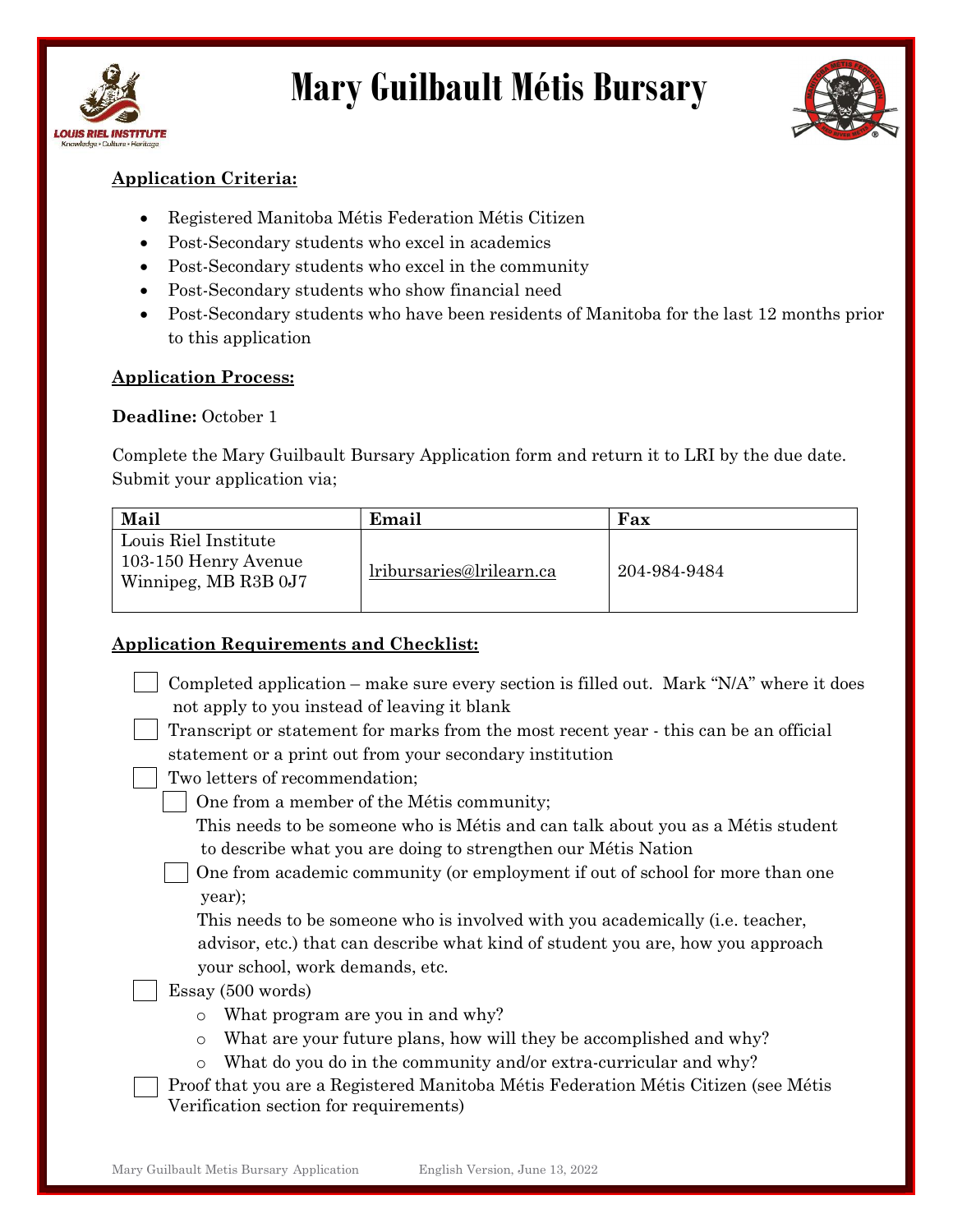



### Application Form

#### Section 1 - Contact Information

| <b>First Name:</b>        | <b>Last Name:</b>           | Mid Int $(s)$ : | Sin #:              |
|---------------------------|-----------------------------|-----------------|---------------------|
| <b>Address:</b>           | City/Town:                  | Province:       | <b>Postal Code:</b> |
| <b>Phone #:</b> (primary) | <b>Phone #:</b> (secondary) | Email:          |                     |

#### Section 2 - Prior Education

| <b>High School:</b>                                       | City. & Prov. | Year: |
|-----------------------------------------------------------|---------------|-------|
|                                                           |               |       |
| Diploma:                                                  |               |       |
| Technical Institution/College/University:                 | City. & Prov. | Year: |
| Certification received: (i.e. Certificate/Diploma/Degree) |               |       |

#### Section 3 - Post Secondary-Education

| Institution:                   | Student#:                           |
|--------------------------------|-------------------------------------|
|                                |                                     |
| Program:                       | Year:                               |
|                                | 0F                                  |
| <b>Certification Expected:</b> | <b>Expected date of Graduation:</b> |
| <b>Additional information:</b> |                                     |

| LRI USE ONLY (date & initial) |                    |                 |                       |  |
|-------------------------------|--------------------|-----------------|-----------------------|--|
| Received                      | Verified & Entered | Entered in ARMS | <sup>1</sup> Approved |  |
|                               |                    |                 |                       |  |
|                               |                    |                 |                       |  |
|                               |                    |                 |                       |  |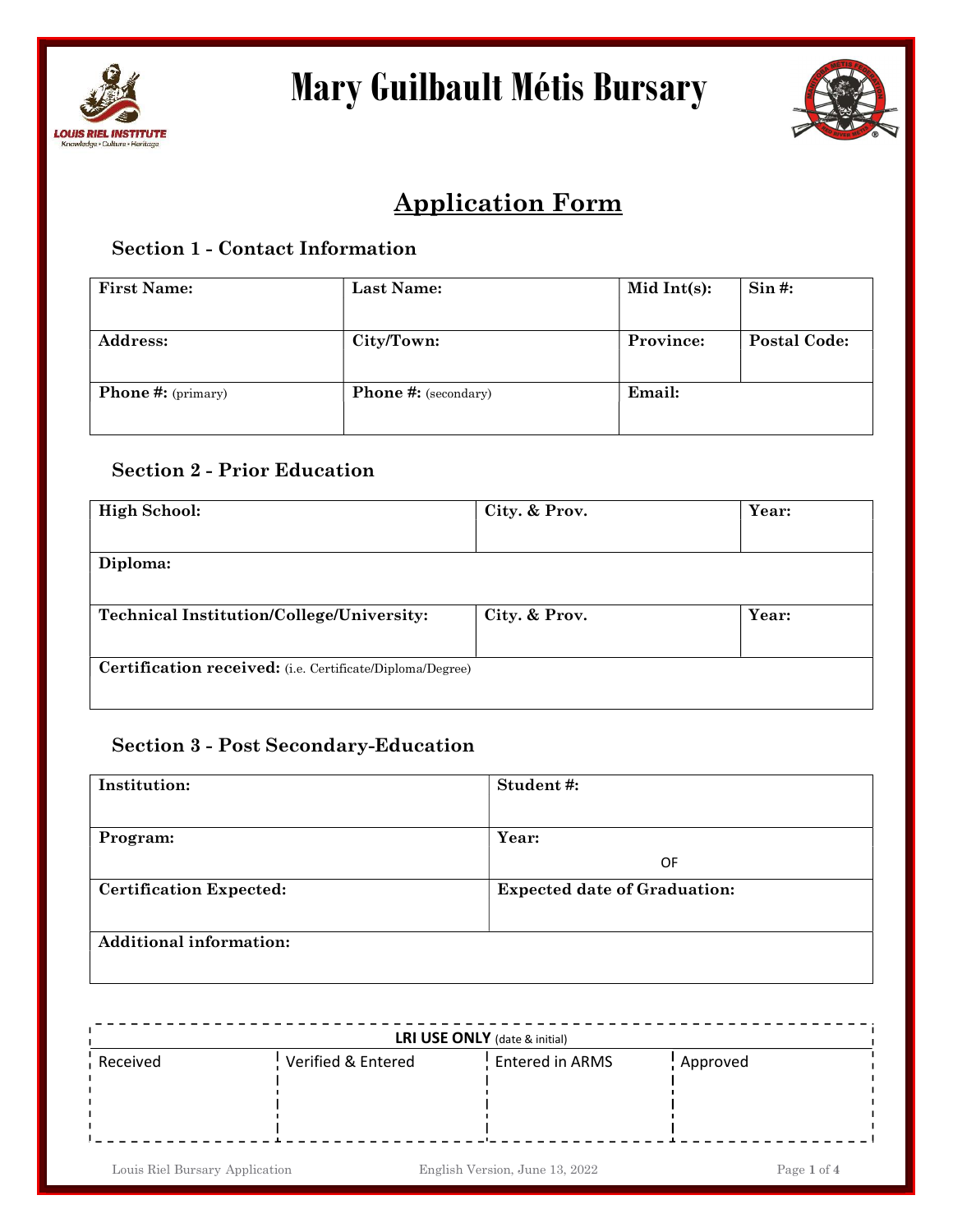



#### Section  $4$  – Demographics (write N/A if not applicable to you)

| Gender:                                        |                                          |                      |                          | Date of Birth:      |  |
|------------------------------------------------|------------------------------------------|----------------------|--------------------------|---------------------|--|
| $\Box$ Female                                  | $\Box$ Transgender                       | $\Box$ Two-Spirit    | $\Box$ Prefer not to say | M/D/Y               |  |
| $\Box$ Male                                    | $\Box$ Intersex                          | $\Box$ Other         |                          |                     |  |
| Preferred<br>Language:                         | <b>Marital Status:</b>                   |                      | <b>Employment Status</b> | # of<br>Dependents: |  |
| $\Box$ English                                 | $\Box$ Single                            | $\Box$ Widowed       | $\square$ Employed       |                     |  |
| $\Box$ French                                  | $\square$ Married                        | $\square$ Common Law | $\Box$ Unemployed        |                     |  |
| $\Box$ Other                                   | $\Box$ Divorced                          |                      | $\Box$ Student           |                     |  |
| Do you consider yourself to have a disability? |                                          |                      |                          |                     |  |
| If yes please specify:                         |                                          |                      |                          |                     |  |
|                                                | How did you find out about this bursary? |                      |                          |                     |  |

#### Section 5 – Métis Verification (attach photocopies of proof as per instructions)

The following methods are acceptable ways of verifying that you are Registered Métis Citizen:

- 1. You are a Registered Citizen of the Manitoba Métis Federation. (Attach a pdf copy of your MMF Citizenship card)
- 2. You are in the process of becoming a Registered Métis Citizen with the Manitoba Métis Federation. (Attach a letter from Central Registry Office indicating you are in the process.)

|             | Citizenship |
|-------------|-------------|
| Region:     |             |
|             |             |
| Local:      |             |
|             |             |
| $Card \#$ : |             |
|             |             |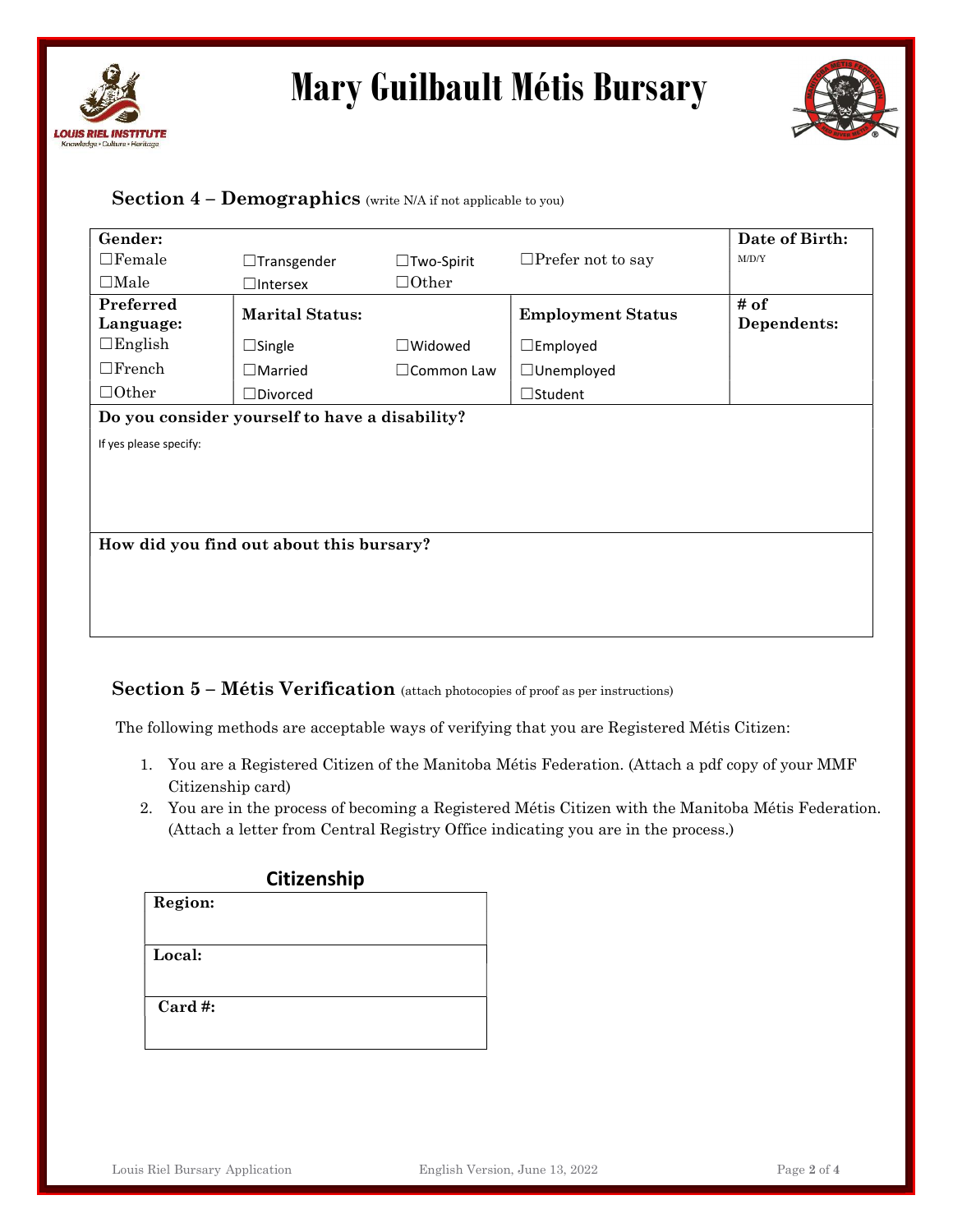



#### Section 6 – Skills and Qualifications

| Are you a certified tradesperson?       |              |            | If yes, which trade? |          |       |
|-----------------------------------------|--------------|------------|----------------------|----------|-------|
| $\square$ Yes                           | $\square$ No |            |                      |          |       |
| Check all certificates that you obtain: |              |            | <b>Expiry Date:</b>  |          |       |
| 1st Aid / CPR<br>$\perp$                |              |            |                      |          |       |
| WHMIS<br>П                              |              |            |                      |          |       |
| $\Box$ Dangerous Goods                  |              |            |                      |          |       |
| $\Box$ Safe Food Handling               |              |            |                      |          |       |
| Other: (please state)                   |              |            |                      |          |       |
|                                         |              |            |                      |          |       |
| Do you have a valid drivers license?    |              |            | Class:               |          |       |
| $\square$ Yes                           | No<br>П      |            |                      |          |       |
| <b>Computer Skills:</b>                 |              |            |                      |          |       |
| Word                                    | Outlook      | Excel<br>ш | Powerpoint           | Internet | Email |

#### Section 7 – Employment History

|                                     | <b>Most Recent Employer</b> | <b>2nd Recent Employer</b> | <b>3rd Recent Employer</b> |  |  |
|-------------------------------------|-----------------------------|----------------------------|----------------------------|--|--|
| Company:                            |                             |                            |                            |  |  |
| <b>Job Title:</b>                   |                             |                            |                            |  |  |
| Type of<br><b>Employment:</b>       |                             |                            |                            |  |  |
| <b>Start Date:</b>                  |                             |                            |                            |  |  |
| <b>End Date:</b>                    |                             |                            |                            |  |  |
| <b>Reason Left:</b>                 |                             |                            |                            |  |  |
| What types of careers interest you? |                             |                            |                            |  |  |
| What type of job would you like?    |                             |                            |                            |  |  |
| 1st choice                          |                             |                            |                            |  |  |
| 2nd choice                          |                             |                            |                            |  |  |